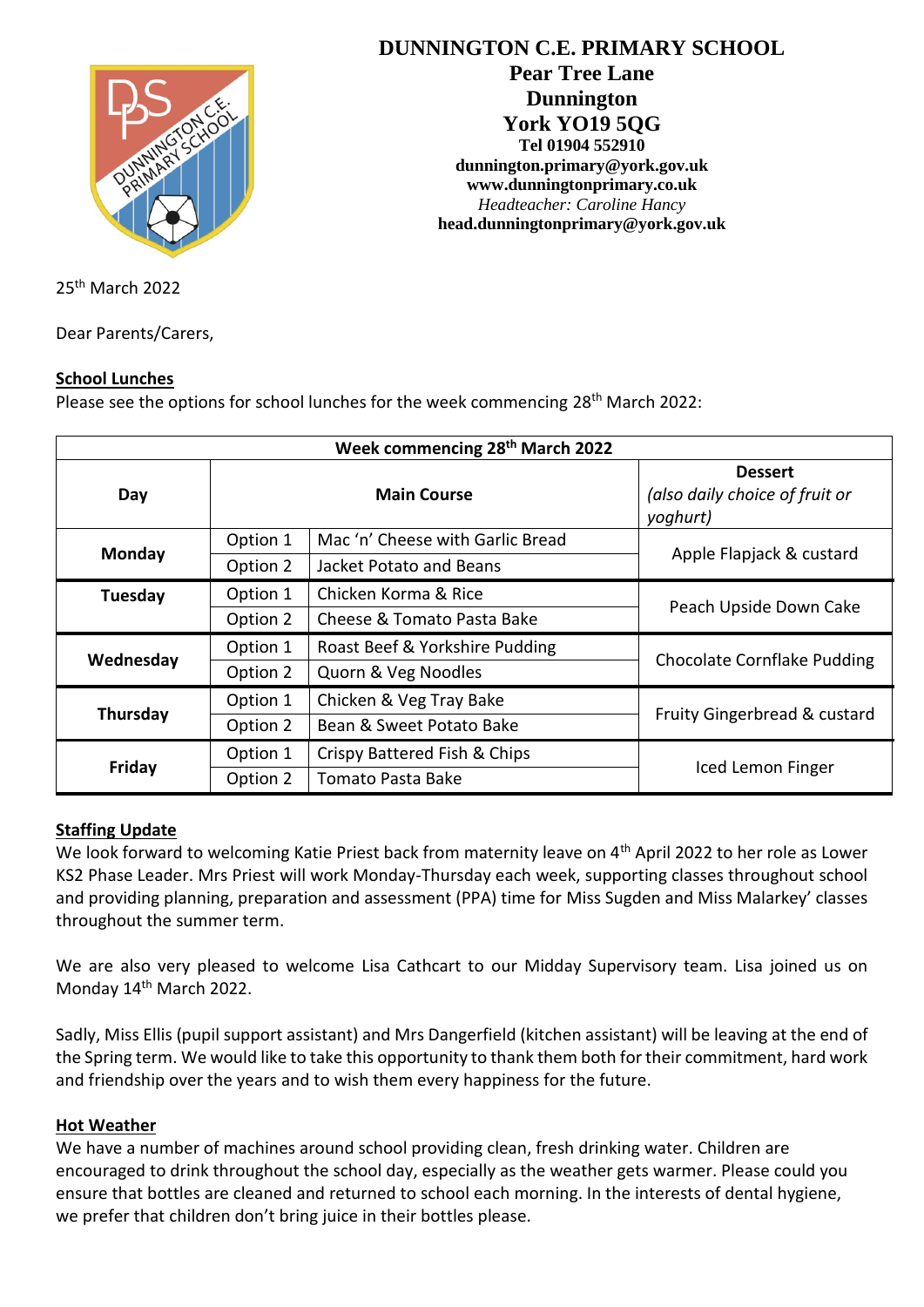Children can also bring and apply their own sun-cream during the school day. Unfortunately, members of staff are not able to assist children in doing this. You may wish to consider applying a 'once a day' protection before school if your child is unable to apply their own cream.

# **School Shoes**

Our prospectus states that children should wear sensible shoes not trainers for school. As the weather gets warmer and children may begin to wear sandals, we also ask that these are securely fastened to their feet so that they can run around at playtime. It is also important that they have a change of footwear for PE lessons as they can get muddy on the field, not to mention hot and sweaty!!

### **Spring Term Parent Consultation**

Just a reminder that the booking system for parent consultations closes at 9am on Monday 28<sup>th</sup> March 2022. So far 82% of parents have signed up.

To book your slot, please visit https://dunningtonprimary.schoolcloud.co.uk to book your appointments. (A short guide on how to add appointments is included with this letter.)

You will be taken to the following log in page. Complete the form to log in to the system and secure your appointment (s).

| <b>Dunnington CE Primary School</b> |                                                                                                                                                                                                            |                                                                                                 |  |  |
|-------------------------------------|------------------------------------------------------------------------------------------------------------------------------------------------------------------------------------------------------------|-------------------------------------------------------------------------------------------------|--|--|
| <b>SchoolCloud</b>                  | Welcome to the Dunnington CE Primary School parent teacher conference booking system. Appointments can be<br>amended via a link from the email confirmation - please ensure your email address is correct. |                                                                                                 |  |  |
| <b>Your Details</b>                 |                                                                                                                                                                                                            |                                                                                                 |  |  |
| <b>Title</b>                        | <b>First Name</b><br>v                                                                                                                                                                                     | <b>Surname</b>                                                                                  |  |  |
| Email                               | <b>Confirm Email</b>                                                                                                                                                                                       |                                                                                                 |  |  |
| <b>Student's Details</b>            |                                                                                                                                                                                                            |                                                                                                 |  |  |
| <b>First Name</b>                   | <b>Surname</b>                                                                                                                                                                                             | <b>Date of Birth</b><br>$2010 \times$<br>$\mathbf{1}$<br>January<br>$\check{~}$<br>$\checkmark$ |  |  |
| Log In                              |                                                                                                                                                                                                            |                                                                                                 |  |  |

If you have any problems logging on to the system, please contact the school office so that we can check we have the correct name and email address entered on to our system.

The following link explains how to attend the video call appointment over video call. [https://support.parentseveningsystem.co.uk/article/801-video-parents-how-to-attend-appointments](https://support.parentseveningsystem.co.uk/article/801-video-parents-how-to-attend-appointments-over-video-call)[over-video-call](https://support.parentseveningsystem.co.uk/article/801-video-parents-how-to-attend-appointments-over-video-call)

Instruction on how to add a second parent/carer to join the appointment can be found on the following link: